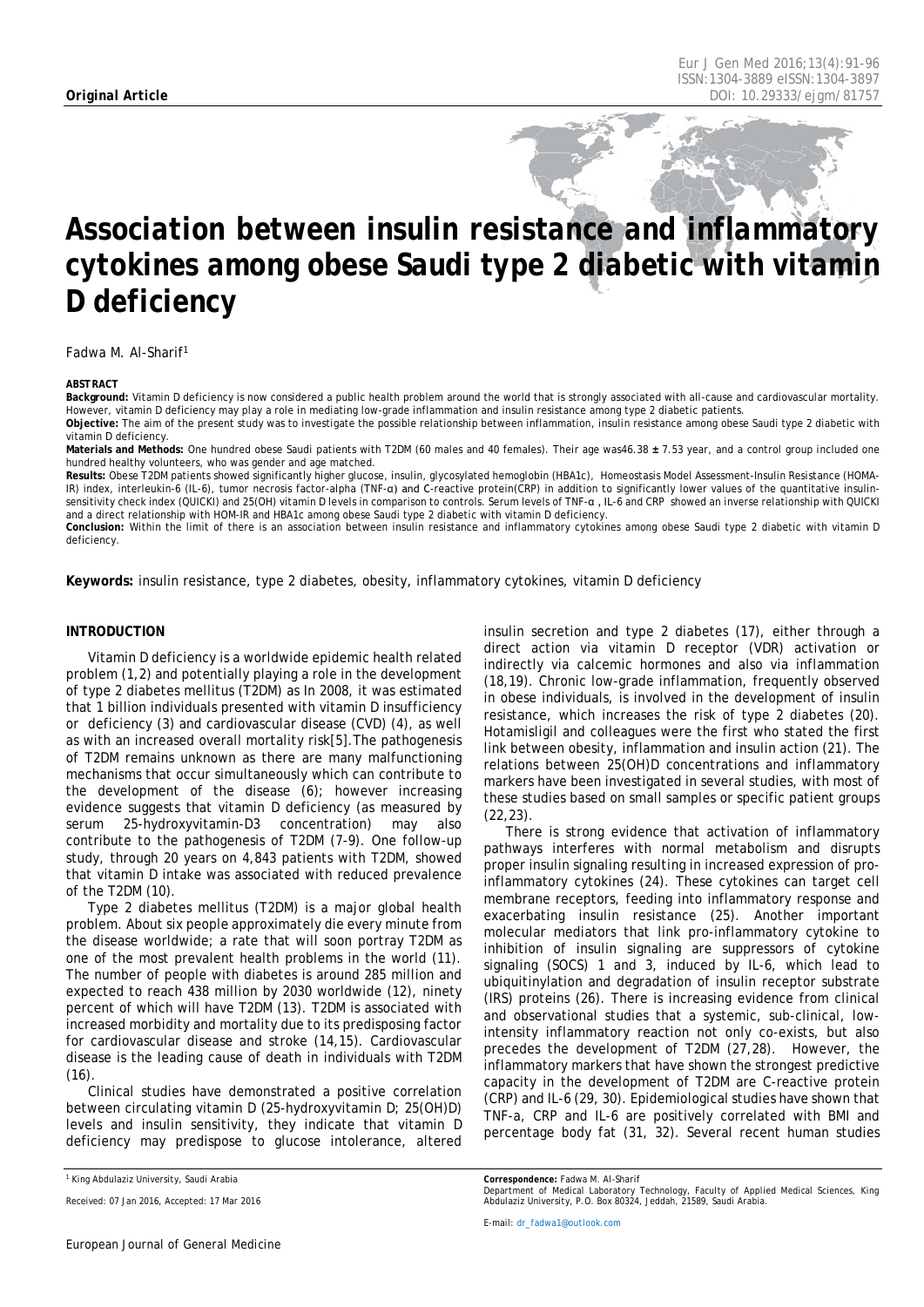have associated vitamin D status with type 2 diabetes development (27).

The aim of the present study was to investigate the possible relationship between inflammation, insulin resistance among obese Saudi type 2 diabetic with vitamin D deficiency.

## **MATERIALS AND METHODS**

## **Subjects**

One hundred Saudi obese T2DM patients (60 males and 40 females) with body mass index (BMI) ranged from 31 to 35 Kg/m<sup>2</sup>, were selected from the out-patient diabetic clinic of the King Abdalziz Teaching Hospital. They were checked for fasting/random glucose levels. Only participants have fasting blood sugar levels more than 5.6 mmol/L or random blood sugar level more than 7.8 mmol/L (impaired blood sugar) were included in this study and were further checked for type 2 diabetes mellitus as per recent American Diabetes Association criteria i.e. fasting blood sugar ≥7.0 mmol/L or post-prandial blood sugar ≥11.1 mmol/L [2-h plasma glucose 11.1 mmol/L during an oral glucose tolerance test] and glycosylated hemoglobin (HbA1c%) > 6.5% (33). Exclusion criteria included smokers, kidney insufficiency, congestive heart failure, pregnant female patients, hepatitis and respiratory failure. A detail clinical history and physical examinations were conducted which included the age, sex, symptoms suggestive of diabetes and family history of diabetes. Physical examinations included anthropometric measurements such as height, weight, body mass index (BMI) and waist circumference. Also, One hundred apparently healthy, medically free, and treatment naive individuals were recruited to serve as non-diabetic control. Informed written consent was obtained from each included subjects.

## **Laboratory Analysis**

For the biochemical estimations, 5.0 ml fasting venous blood samples from the subjects were drawn after a minimum fasting period of 12 hours. Serum samples were stored at -80 ºC till further use.

**A. Serum concentrations of 25-OH vitamin D:**  Measurement of 25(OH) vitamin D for all patients and controls were done by the commercial kit RIA (Elisa Kit; DiaSorin, Stillwater, MN, USA). Plasma 25(OH) vitamin D concentrations of less than 20 ng/ml were defined as 25(OH) vitamin D deficiency and less than 30 ng/ml as 25(OH)D deficiency and insufficiency [34,35].

**B. Serum glucose, insulin and insulin resistance tests:** Glucose was measured on the Hitachi 912 Chemistry Analyzer using the hexokinase reagent from Boehringer Mannheim (Indianapolis, IN 46256). For the oral glucose tolerance test; after an overnight fast, subjects were given 75 g of oral glucose dissolved in 250 ml of water and blood sugar was quantified after 2 hours. Human insulin was measured with an insulin kit (Roche Diagnostics, Indianapolis, IN, USA) using a cobas immunoassay analyzer (Roche Diagnostics). Insulin resistance was assessed by homeostasis model assessment (HOMA-IR). HOMA-IR = [fasting blood glucose (mmol/l)  $\_$  fasting insulin (mIU/ml)]/22.5 [36]. However, insulin sensitivity was assessed by the quantitative insulin-sensitivity check index (QUICKI) using the formula: QUICKI=1/[log(insulin) + log(glucose)] [37]. All serum samples were analyzed in duplicates.

**C. Inflammatory cytokines measurements:** Inflammatory cytokines included tumor necrosis factor-alpha (TNF-α) and Interleukin-6 (IL-6) levels were measured from frozen plasma samples stored at −80 °C. Enzyme-linked immunosorbent assays kits (ELISAs) were used to measure TNF-α and IL-6 (GE Healthcare Amersham, Biotrak Easy ELISA), which employs the quantitative sandwich enzyme immunoassay technique.

|  | Table 1: Demographic and anthropometric characteristics of |  |
|--|------------------------------------------------------------|--|
|  | type 2 diabetic patients and control subjects              |  |

|                          | $Mean + SD$                     |                   | Significance |
|--------------------------|---------------------------------|-------------------|--------------|
|                          | Diabetic group                  | Control aroup     |              |
| Age (year)               | $46.38 \pm 7.53$                | $45.64 \pm 8.15$  | P > 0.05     |
| Gender (M/F)             | 60/40                           | 55/45             | P > 0.05     |
| <b>BMI</b> ( $ka/m2$ )   | $30.23 \pm 4.16$                | $29.74 \pm 4.51$  | P > 0.05     |
| Waist circumference (cm) | $114.73 \pm 8.11$               | $111.25 \pm 7.64$ | P > 0.05     |
| FBS (mg/dl)              | $176.12 \pm 14.83$ <sup>*</sup> | $89.65 + 6.12$    | P < 0.05     |
| PPS (mg/dl)              | $232.45 \pm 21.62^*$            | $116.18 \pm 9.35$ | P < 0.05     |

BMI= Body mass index; FBS = Fasting blood sugar; PPS = Postprandial blood sugar; (\*) indicates a significant difference between the two groups,  $P < 0.05$ 

**Table 2:** *Mean value and significance of biochemical parameters of type 2 diabetic patients and control subjects*

|                         | Mean +SD            |                   | т.    | Significance |
|-------------------------|---------------------|-------------------|-------|--------------|
|                         | Diabetic group      | Control group     | value |              |
| 25(OH)Vitamin D (ng/ml) | $14.26 \pm 3.51^*$  | $32.45 \pm 5.83$  | 7.61  | P < 0.05     |
| CRP(mg/dl)              | $15.72 \pm 2.84$    | $10.36 + 2.45$    | 6.32  | P < 0.05     |
| TNF- $\alpha$ (pg/mL)   | $5.87 \pm 1.36$     | $4.22 + 1.21$     | 5.73  | P < 0.05     |
| $IL-6$ (pg/mL)          | $8.13 \pm 2.42$     | $5.74 \pm 1.74$   | 5.22  | P < 0.05     |
| Insulin (mU/L)          | $15.56 \pm 3.71^*$  | $8.13 + 2.82$     | 7.15  | P < 0.05     |
| <b>HBA1c</b> (%)        | $9.31 + 2.80$       | $6.17 + 1.36$     | 6.43  | P < 0.05     |
| <b>HOMA-IR</b>          | $5.72 \pm 1.56^*$   | $2.85 \pm 1.13$   | 5.12  | P < 0.05     |
| <b>QUICKI</b>           | $0.135 \pm 0.063$ * | $0.214 \pm 0.087$ | 6.36  | P < 0.05     |

HOMA-IR : Homeostasis Model Assessment-Insulin Resistance (HOMA-IR) index, QUICKI : The quantitative insulin-sensitivity check index ; HBA1c = glycosylated hemoglobin; ICAM-1 – Inter-Cellular Adhesion Molecule ; VCAM-1 – Vascular Cell Adhesion Molecule; (\*) indicates a significant difference between the two groups,  $P < 0.05$ 

**Table 3:** *Pearson's correlation coefficients test value of the studied variables in the diabetic group*

|                                                                                           | QUICKI (%) | $HOMA-IR$ $(\%)$ | HBA1 $c$ $%$ |  |
|-------------------------------------------------------------------------------------------|------------|------------------|--------------|--|
| TNF- $\alpha$ (pg/mL)                                                                     | $0.516**$  | $0.637***$       | $0.424*$     |  |
| $IL-6$ (pg/mL)                                                                            | $0.627**$  | $0.508**$        | $0.541**$    |  |
| CRP(mg/dl)                                                                                | $0.681***$ | $0.452*$         | $0.613***$   |  |
| <b>HBA1c</b> (%)                                                                          | $0.492*$   | $0.635***$       | $0.443*$     |  |
| $II \land$ Interleukin $\land$ CDD $\land$ reactive<br>TNE a tumor pocrosis factor alpha- |            |                  |              |  |

The social recrosis factor – alpha; IL-6 - Interleukin-6 ; CRP protein ; HOMA-IR : Homeostasis Model Assessment-Insulin Resistance (HOMA-IR) index, QUICKI : The quantitative insulin-sensitivity check index ; HBA1c = glycosylated hemoglobin. Spearman's correlation was used \*: P < 0.05 \*\*: P < 0.01  $\cdot$  P < 0.001

However, C-reactive protein (CRP) level was quantified by enzymatic-colorimetric method using commercially available kits (Roche Diagnostics, Mannheim, Germany) at King Abdul-Aziz University Hospital.

### **Statistical Analysis**

Independent t-test was used to compare mean differences between both groups. Statistical analysis of data was performed using SPSS (Chicago, IL, USA) version 17. The degree of correlation inflammation and insulin resistance among obese T2DM patients with vitamin D deficiency was detected by Pearson's product moment correlation coefficients (r).

### **RESULTS**

One hundred obese Saudi T2DM patients were enrolled including 60 men and 40 women, had a mean age of 46.38 **±**  7.53 year and one hundred healthy subjects, had a mean age of 45.64 **±** 8.15 years, there was no significant differences in body mass index between both groups (Table 1).

Table 2 summarizes the comparison between T2DM patients and matched controls. Obese T2DM patients showed significantly higher glucose, insulin, glycosylated hemoglobin (HBA1c), Homeostasis Model Assessment-Insulin Resistance (HOMA-IR) index, interleukin-6 (IL-6), tumor necrosis factoralpha (TNF-α) and C-reactive protein(CRP) in addition to significantly lower values of the quantitative insulin-sensitivity check index (QUICKI) and 25(OH) vitamin D levels in comparison to controls (Table 3).

Table 3 summarizes the relationship between parameters of glucose control and inflammatory cytokines among obese Saudi type 2 diabetic with vitamin D deficiency. Serum levels of TNF-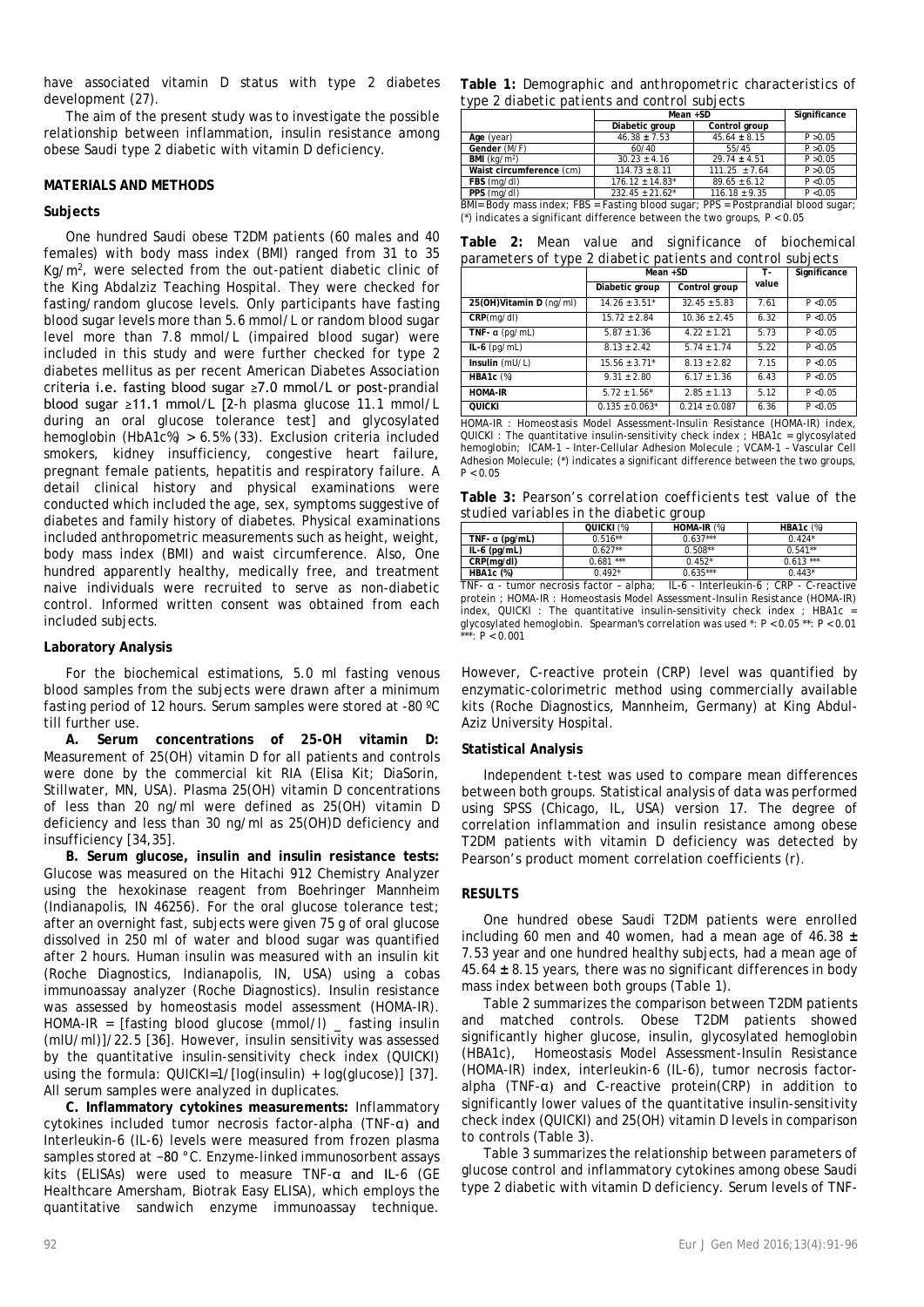α, IL-6 and CRP showed an inverse relationship with QUICKI and a direct relationship with HOM-IR and HBA1c (Table 3).

## **DISCUSSION**

Major evidence points towards a link between inflammation and type 2 diabetes, insulin resistance and diabetic complications. However, type 2 diabetic patients appear to be in a low grade inflammation status (38). Inflammation could be linked to type 2 diabetes pathogenesis and also to the development of common diabetic complications, mainly atherosclerosis (39). Type 2 diabetic patients presented higher plasma levels of cytokines such as TNF-α (40) and IL-6 (41). Higher concentrations of TNF-a and IL-6 in plasma have also been considered diabetes development predictors (42). TNF- α and IL-6 are long known to be involved in insulin resistance, obesity and type 2 diabetes (43, 44). Epidemiological studies show correlations between low serum 25(OH)D concentrations and increased insulin resistance, as well as impaired β-cells function (45) and T2D risk (46-48). While, some studies have shown that vitamin D supplementation improves insulin sensitivity (49), and reduces inflammation biomarkers as CRP, TNF, IL6 and IL8 after vitamin D supplementation (50-53). Our data corroborate these findings and also demonstrate the association between high levels of systemic inflammatory cytokines and insulin resistance among obese Saudi type 2 diabetic with vitamin D deficiency.

Many studies reported inverse associations between concentrations of 25(OH)D with proinflammatory cytokines like CRP, IL-6, IL-23 or tumor necrosis factor (54-61). Vitamin D deficiency or insufficiency and cardio-metabolic disease may be linked by chronic inflammation (62, 63). Also, 25(OH)D was able to down-regulate the expression of TNF-a, IL-6, IL-1, and IL-8 (64), the underlying mechanism was that 1,25(OH)2D may improve insulin sensitivity and protect against beta cell cytokine-induced apoptosis by directly modulating the expression and activity of cytokines (65-67). One such pathway may be through down-regulation of NF-kB, which is a major transcription factor for TNF-a and other inflammatory mediators (68). Another pathway that may, at least in part, mediate the anti-apoptotic effect of 1,25(OH)2D on beta cell is through counteracting cytokine-induced Fas expression [69]. Several other immune-modulating effects of 1,25(OH)2D (e.g., blockade of dendritic cell differentiation, inhibition of

## **REFERENCES**

- 1. Hossein-nezhad A, Holick MF. Vitamin D for health: a global perspective. Mayo Clin Proc. 2013;88:720–755.
- 2. Thacher TD, Clarke BL. Vitamin D insufficiency. Mayo Clin Proc. 2011;86(1):50–60.
- 3. Song Y, Wang L, Pittas AG, Del Gobbo LC, Zhang C, Manson JE. Blood 25- hydroxy vitamin D levels and incident type 2 diabetes: a meta-analysis of prospective studies. Diabetes Care. 2013;36:1422–1428.
- 4. Al Mheid I, Patel RS, Tangpricha V, Quyyumi AA. Vitamin D and cardiovascular disease: is the evidence solid? Eur Heart J 2013;34:3691–3698.
- 5. Tomson J, Emberson J, Hill M, Gordon A, Armitage J, Shipley M. Vitamin D and risk of death from vascular and non-vascular causes in the Whitehall study and metaanalyses of 12,000 deaths. Eur Heart J. 2013;34:1365– 1374.
- 6. Leahy J. Pathogenesis of type 2 diabetes mellitus. Arch Med Res 2005;36:197-209.

lymphocyte proliferation, inhibition of foam cell formation and cholesterol uptake in macrophages, enhanced regulatory Tlymphocyte development) may provide additional pathways of protection against inflammation-induced type 2 diabetes risk (70, 71).

Some studies have shown that vitamin D may play a functional role on glucose tolerance through its effects on insulin secretion and insulin sensitivity (72, 73). In comparison to healthy controls, subjects with T2DM have significantly lower circulating concentration of 25 (OH)D (74). Vitamin D inadequacy has been associated with insulin resistance (IR) (75). Insulin resistance is associated with type 2 diabetes mellitus (76). Vitamin D deficiency is thought to influence insulin resistance and the pathogenesis of T2DM by affecting either insulin sensitivity, β-cell function, or both (77, 78) Several cross-sectional studies have shown the existing inverse relationship between serum vitamin D (25[OH]D) and glycemic status measures, such as oral glucose tolerance tests, hemoglobin A1c (HbA1c), fasting plasma glucose, and insulin resistance (defined from the homeostatic model assessment [HOMA-IR]) as well as with conditions such as metabolic syndrome and obesity, in both diabetic and healthy subjects [79-81] , the underlying mechanism was that in order to develop glucose intolerance and T2DM, defects in pancreatic β cell function and insulin sensitivity are often needed. There is evidence that vitamin D influence these mechanisms. However, vitamin D may also have beneficial effect on glucose metabolism improving systemic inflammation (82-84). The direct effect of vitamin D on pancreatic β cells may be mediated by binding of its circulating active form 1,25(OH)D to the pancreatic β cell vitamin D receptor (85). Alternatively activation of vitamin D may ocur within the β cell by the 1α hydroxylase enzyme expressed in those cells (86). The indirect effects of vitamin D may be mediated via its role in regulating extracellular Ca and Ca flux through the β cell. Insulin secretion is a Ca dependent process (87-89]).

## **CONCLUSION**

Within the limit of there is an association between insulin resistance and inflammatory cytokines among obese Saudi type 2 diabetic with vitamin D deficiency.

- 7. Knekt P, Laaksonen M, Mattila C, Harkanen T, Marniemi J, Heliovaara M. Serum vitamin D and subsequent occurrence of type 2 diabetes. Epidemiology. 2008;19:666e71.
- 8. Thorand B, Zierer A, Huth C, Linseisen J, Meisinger C, Roden M. Effect of serum 25-hydroxyvitamin D on risk for type 2 diabetes may be partially mediated by subclinical inflammation: results from the MONICA/KORA Augsburg study. Diabetes Care. 2011;34(10):2320-2.
- 9. Dalgård C, Petersen MS, Weihe P, Grandjean P. Vitamin D status in relation to glucose metabolism and type 2 diabetes in septuagenarians. Diabetes Care. 2011;34(6):1284-8.
- 10. Zehra O, Tahseen A. vitamin D deficiency and type 2 diabetes. Postgrad Med J. 2010;86:18–25.
- 11. Rathmann W, Giani G. Global prevalence of diabetes: estimates for the year 2000 and projection for 2030. Diabetes Care. 2004;27(10): 2568–2569.
- 12. Hu FB. Globalization of diabetes: the role of diet, lifestyle, and genes. Diabetes Care. 2011;34(6):1249–57.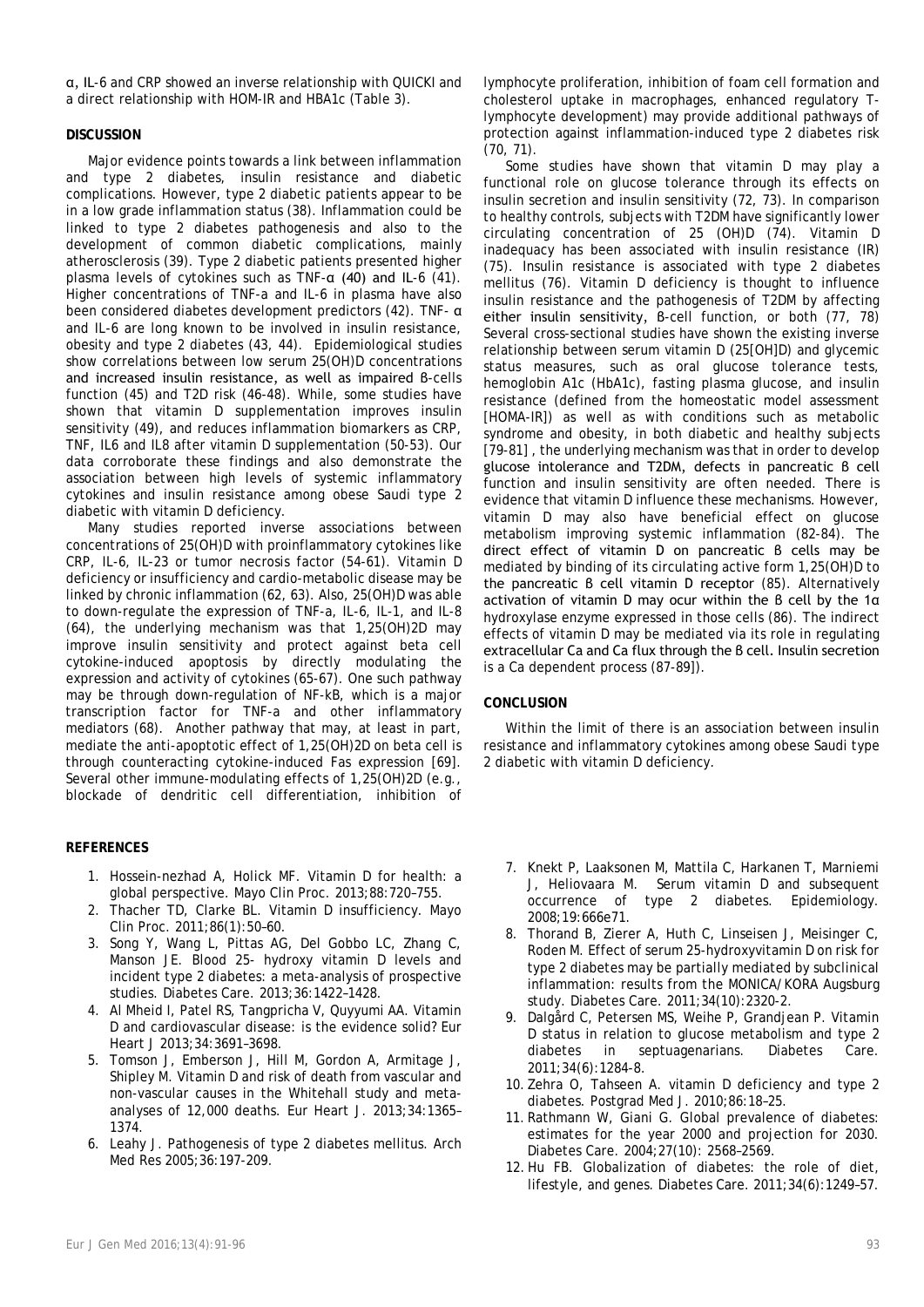- 13. Wild S, Roglic G, Green A, Sicree R, King H. Global prevalence of diabetes: estimates for the year 2000 and projections for 2030. Diabetes Care. 2004;27:1047-53.
- 14. Comeau P. New diabetes treatment and prevention strategies needed. CMAJ. 2007;176(10):1401–1402.
- 15. Moore AF, Florez JC. Genetic susceptibility to type 2 diabetes and implications for antidiabetic therapy. Annu Rev Med. 2008;59: 95–111.
- 16. Schering D, Kasten S. The link between diabetes and cardiovascular disease. J Pharm Prac. 2004;17:61-5.
- 17. Pittas AG, Sun Q, Manson JE Dawson-Hughes B, Hu FB: Plasma 25-hydroxyvitamin D concentration and risk of incident type 2 diabetes in women. Diabetes Care. 2010; 33:2021–2023.
- 18. Sung CC, Liao MT, Lu KC, Wu CC. Role of vitamin D in insulin resistance. J Biomed Biotechnol. 2012;2012:634195.
- 19. Thorand B, Zierer A, Huth C, Linseisen J, Meisinger C, Roden M, Peters A, Koenig W, Herder C :Effect of serum 25-hydroxivitamin D on risk for type 2 diabetes may be partially mediated by subclinical inflammation: results from the MONICA/RORA Augsburg study. Diabetes Care. 2011;34:2320–2322.
- 20. McGill AT, Stewart JM, Lithander FE, Strik CM, Poppitt SD. Relationships of low serum vitamin D3 with anthropometry and markers of the metabolic syndrome and diabetes in overweight and obesity. Nutr J. 2008;28:7:4.
- 21. Hotamisligil GS, Shargill NS, Spiegelman BM. Adipose expression of tumor-necrosis-factor-alpha—direct role in obesity-linked insulin resistance. Science. 1993;259:87- 91.
- 22. Haque UJ, Bathon JM, Giles JT. Association of vitamin D with cardiometabolic risk factors in rheumatoid arthritis. Arthritis Care Res (Hoboken). 2012;64(10):1497–504.
- 23. Jorgensen SP, Agnholt J, Glerup H. Clinical trial: vitamin D3 treatment in Crohn's disease -a randomized doubleblind placebo-controlled study. Aliment Pharmacol Ther. 2010;32(3):377–83.
- 24.Gregor MF, Hotamisligil GS: Inflammatory mechanisms in obesity. Annu Rev Immunol. 2011;29:415–445.
- 25. Solinas G, Vilcu C, Neels JG, Bandyopadhyay GK, Luo JL, Naugler W, Grivennikov S, Wynshaw-Boris A, Scadeng M, Olefsky JM, Karin M. JNK1 in hematopoietically derived cells contributes to diet-induced inflammation and insulin resistance without affecting obesity. Cell Metab. 2007;6:386–397.
- 26. Lebrun P, Van Obberghen E. SOCS proteins causing trouble in insulin action. Acta Physiol. 2008;192:29–36
- 27. Mezza T, Muscogiuri G, Sorice GP, Prioletta A, Salomone E, Pontecorvi A, Giaccari A. Vitamin D deficiency: a new risk factor for type 2 diabetes. Ann Nutr Metab. 2012;61:337–348.
- 28. Palomer X, Gonzalez-Clemente JM, Blanco-Vaca F, Mauricio D. Role of vitamin D in the pathogenesis of type 2 diabetes mellitus. Diabetes Obes Metab. 2008;10:185– 197
- 29. Engström G, Stavenow L, Hedblad B, Lind P, Eriksson KF, Janzon L, Lindgarde F. Inflammation-sensitive plasma proteins, diabetes, and mortality of myocardial infarction and stroke: a population-based study. Diabetes. 2003;52:442–447.
- 30. Pickup JC: Inflammation and activated innate immunity in the pathogenesis of type 2 diabetes mellitus. Diabetes Care. 2004; 27:813–823.
- 31. Pittas A, Joseph NA, Greenberg A. Adipocytokines and insulin resistance. J Clin Endocrinol. Metab. 2004;89:447–452.
- 32. Bermudez EA, Rifai N, Buring J, Manson JA, Ridker PM. Interrelationships among circulating interleukin-6, Creactive protein, and traditional cardiovascular risk factors in women. Arterioscler Thromb Vasc Biol. 2002;22:1668–1673.
- 33. American Diabetes Association. Diagnosis and classification of diabetes mellitus. Diabetes Care. 2010;33(Suppl. 1):S62–9.
- 34. Holick MF. Vitamin D deficiency. New England Journal of Medicine. 2007;357:266–281.
- 35. Effraimidis G, Badenhoop K, Tijssen JG, Wiersinga WM. Vitamin D deficiency is not associated with early stages of thyroid autoimmunity. Eur J Endocrinol. 2012;167:43- 8.
- 36. Matthews DR, Hosker JP, Rudenski AS, Naylor BA, Treacher DF, Turner RC. Homeostasis model assessment: insulin resistance and beta cell function from plasma FBS and insulin concentrations in man. Diabetologia. 1985;28:412–9.
- 37. Katz A, Nambi SS, Mather K, Baron DA, Follman DA, Sullivan F. Quantitative insulin sensitivity check index: a simple, accurate method for assessing insulin sensitivity in humans. J Clin Endocrinol Metab. 2000;85:2402–2410.
- 38.Giulietti A, van Etten E, Overbergh L, Stoffels K, Bouillon R, Mathieu C. Monocytes from type 2 diabetic patients have a pro-inflammatory profile. 1,25-Dihydroxyvitamin D(3) works as anti-inflammatory. Diabetes Res Clin Pract. 2007;77(1):47-57.
- 39. Spranger J, Kroke A, Mohlig M. Inflammatory cytokines and the risk to develop type 2 diabetes: results of the prospective population-based European Prospective Investigation into Cancer and Nutrition (EPIC)-Potsdam Study, Diabetes. 2003;52:812–817.
- 40. Moriwaki Y, Yamamoto T, Shibutani Y. Elevated levels of interleukin-18 and tumor necrosis factor-alpha in serum of patients with type 2 diabetes mellitus: relationship with diabetic nephropathy, Metabolism. 2003;2:605– 608.
- 41. Pickup JC, Mattock MB, Chusney GD, Burt D. NIDDM as a disease of the innate immune system: association of acute-phase reactants and interleukin-6 with metabolic syndrome X, Diabetologia. 1997;40:1286–1292.
- 42. Hu FB, Meigs JB, Li TY, Rifai N, Manson JE. Inflammatory markers and risk of developing type 2 diabetes in women, Diabetes. 2004;53:693–700.
- 43. Borst SE. The role of TNF-alpha in insulin resistance, Endocrine. 2004; 23:177–182.
- 44. Senn JJ, Klover PJ, Nowak IA, Mooney RA. Interleukin-6 induces cellular insulin resistance in hepatocytes, Diabetes. 2002;51:3391–3399.
- 45. Khan H, Kunutsor S, Franco OH, Chowdhury R. Vitamin D, type 2 diabetes and other metabolic outcomes: a systematic review and meta-analysis of prospective studies. Proc Nutr Soc. 2013;72(1):89-97.
- 46. Scragg R, Sowers M, Bell C. Serum 25-hydroxyvitamin D, diabetes, and ethnicity in the Third National Health and Nutrition Examination Survey. Diabetes Care. 2004;27:2813–2818.
- 47. Lim S, Kim MJ, Choi SH, Shin CS, Park KS, Jang HC, Billings LK, Meigs JB. Association of vitamin D deficiency with incidence of type 2 diabetes in high-risk Asian subjects. Am J Clin Nutr. 2013;97:524–530.
- 48. Aghajafari F, Nagulesapillai T, Ronksley PE, Tough SC, O'Beirne M, Rabi DM. Association between maternal serum 25- hydroxyvitamin D level and pregnancy and neonatal outcomes: systematic review and metaanalysis of observational studies. BMJ. 2013;346:f1169.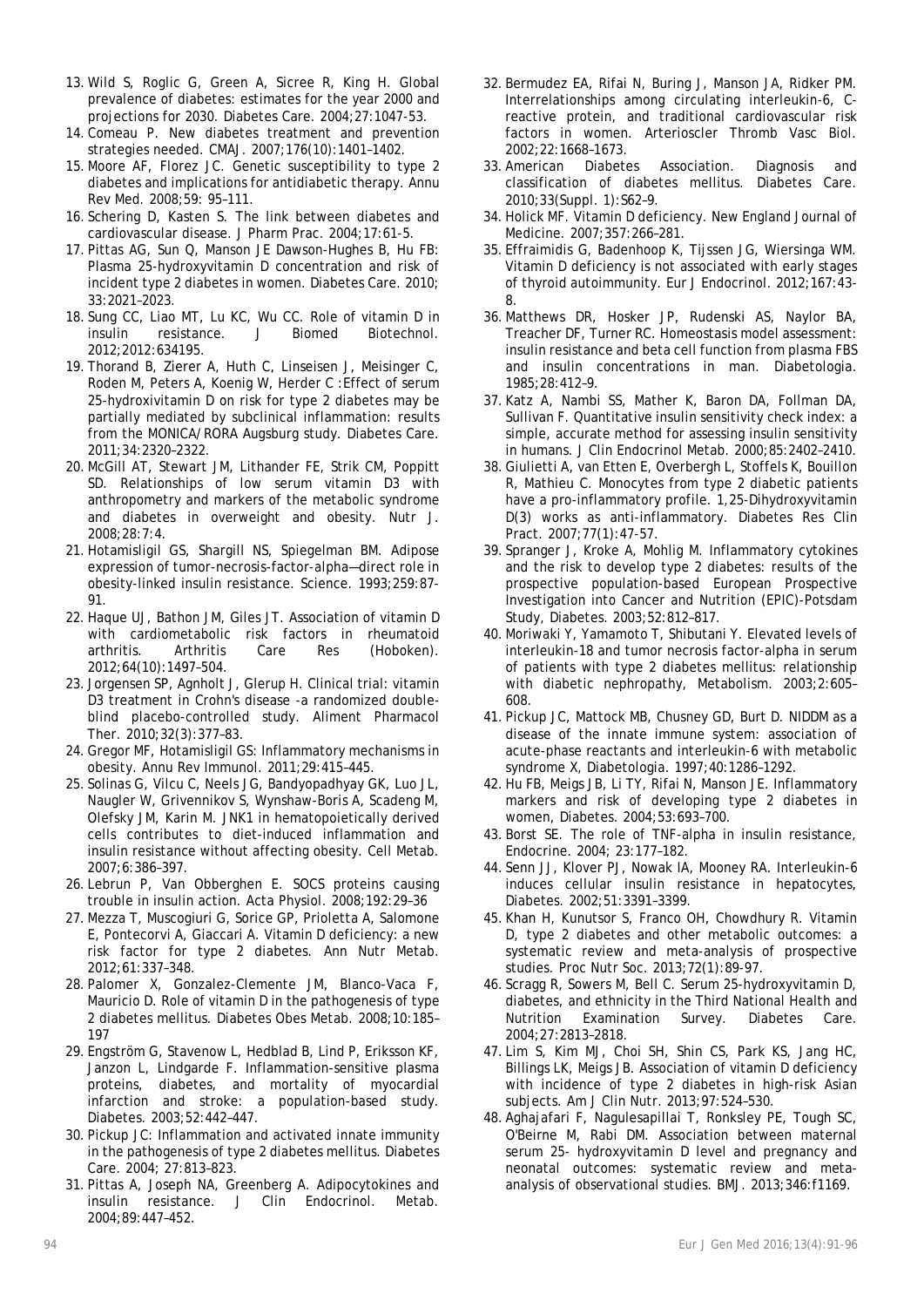- 49. 49- Talaei A, Mohamadi M, Adgi Z. The effect of vitamin D on insulin resistance in patients with type 2 diabetes. Diabetol Metab Syndr. 2013;5:8.
- 50. Chen N,Wan Z, Han SF, Li BY, Zhang ZL, Qin LQ. Effect of vitamin D supplementation on the level of circulating high-sensitivity C-reactive protein: a meta-analysis of randomized controlled trials. Nutrients. 2014;6:2206– 2216.
- 51. Sharifi N, Amani R, Hajiani E, Cheraghian B. Does vitamin D improve liver enzymes, oxidative stress, and inflammatory biomarkers in adults with non-alcoholic fatty liver disease? A randomized clinical trial. Endocrine. 2014;47:70–80.
- 52. Hopkins MH, Owen J, Ahearn T, Fedirko V, Flanders WD, Jones DP. Effects of supplemental vitamin D and calcium on biomarkers of inflammation in colorectal adenoma patients: a randomized, controlled clinical trial. Cancer Prev Res (Phila). 2011;4:1645–1654.
- 53. Cavalcante IG, Silva AS, Costa MJ, Persuhn DC, Issa CI, de Luna Freire TL, Gonçalves MD. Effect of vitamin D3 supplementation and influence of BsmI polymorphism of the VDR gene of the inflammatory profile and oxidative stress in elderly women with vitamin D insufficiency: Vitamin D3 megadose reduces inflammatory markers. Exp Gerontol. 2015;66:10-6.
- 54. Haque UJ, Bathon JM, Giles JT. Association of vitamin D with cardiometabolic risk factors in rheumatoid arthritis. Arthritis Care Res (Hoboken). 2012;64(10):1497–504.
- 55. 55- Kim M, Na W Sohn C. Correlation between vitamin D and cardiovascular disease predictors in overweight and obese Koreans. J Clin Biochem Nutr. 2013;52(2):167–71.
- 56. Ngo DT, Sverdlov AL, McNeil JJ. Does vitamin D modulate asymmetric dimethylarginine and C-reactive protein concentrations? Am J Med. 2010;123(4):335–41.
- 57. Patel S, Farragher T, Berry J. Association between serum vitamin D metabolite levels and disease activity in patients with early inflammatory polyarthritis. Arthritis Rheum. 2007;56(7):2143–9.
- 58. Murr C, Pilz S, Grammer TB. Vitamin D deficiency parallels inflammation and immune activation, the Ludwigshafen Risk and Cardiovascular Health (LURIC) study. Clin Chem Lab Med. 2012;50(12):2205–12.
- 59. Amer M, Qayyum R: Relation betweenserum25 hydroxyvitamin D and C-reactive protein in asymptomatic adults (from the continuous National Health and Nutrition Examination Survey 2001 to 2006). Am J Cardiol. 2012;109(2):226–30.
- 60.Guillot X, Semerano L, Saidenberg-Kermanac'h N. Vitamin D and inflammation. Joint Bone Spine. 2010;77(6):552–7.
- 61. Dickie LJ, Church LD, Coulthard LR. Vitamin D3 downregulates intracellular Toll-like receptor 9 expression and Toll-like receptor 9-induced IL-6 production in human monocytes. Rheumatology (Oxford) 2010;49(8):1466–71.
- 62. Reis JP, von Muhlen D, Miller III ER. Vitamin D status and cardiometabolic risk factors in the United States adolescent population. Pediatrics. 2009;124(3):e371–9.
- 63. Zittermann A, Schleithoff SS, Tenderich G. Low vitamin D status: a contributing factor in the pathogenesis of congestive heart failure? J Am Coll Cardiol. 2003;41(1):105–12.
- 64.Giulietti A, van Etten E, Overbergh L, Stoffels K, Bouillon R, Mathieu C: Monocytes from type 2 diabetic patients have a pro-inflammatory profile. 1,25-Dihydroxyvitamin D(3) works as anti-inflammatory. Diabetes Res Clin Pract. 2007 Jul;77(1):47-57.
- 66. Riachy R, Vandewalle B, Kerr Conte J, Moerman E, Sacchetti P, Lukowiak B. 1,25-Dihydroxyvitamin D3 protects RINm5F and human islet cells against cytokineinduced apoptosis: implication of the antiapoptotic protein A20. Endocrinology. 2002;143:4809-4819.
- 67. van Etten E, Mathieu C. Immunoregulation by 1,25 dihydroxyvitamin D3: basic concepts. J Steroid Biochem Mol Biol. 2005;97:93-101.
- 68.Giulietti A, van Etten E, Overbergh L, Stoffels K, Bouillon R, Mathieu C. Monocytes from type 2 diabetic patients have a pro-inflammatory profile. 1,25-Dihydroxyvitamin D(3) works as anti-inflammatory. Diabetes Res Clin Pract. 2007;77:47-57.
- 69. Cohen-Lahav M, Douvdevani A, Chaimovitz C, Shany S. The anti-inflammatory activity of 1,25-dihydroxyvitamin D3 in macrophages. J Steroid Biochem Mol Biol. 2007;103: 558-562.
- 70. Riachy R, Vandewalle B, Moerman E, Belaich S, Lukowiak B, Gmyr V. 1,25-Dihydroxyvitamin D3 protects human pancreatic islets against cytokine-induced apoptosis via downregulation of the Fas receptor. Apoptosis. 2006;11:151-159.
- 71. J. Oh, S. Weng, S.K. Felton, S. Bhandare, A. Riek, B. Butler. 1,25(OH)2 vitamin D inhibits foam cell formation and suppresses macrophage cholesterol uptake in patients with type 2 diabetes mellitus. Circulation 120. 2009;687-698.
- 72. Mattila C, Knekt P, Mannisto S. Serum 25 hydroxyvitamin D concentration and subsequent risk of type 2 diabetes. Diabetes Care. 2007;30:2569–2570.
- 73. Palomer X, Gonzalez-Clemente JM, Blanco-Vaca F, Mauricio D. Role of vitamin D in the pathogenesis of type 2 diabetes mellitus. Diabetes Obes Metab. 2008;10:185– 197.
- 74. Pietschmann P, Schernthaner G, Woloszczuk W: Serumosteocalcin levels in diabetes mellitus: analysis of the type of diabetes and microvascular complications. Diabetologia. 1988;31:892–895.
- 75. von Hurst PR, Stonehouse W, Coad J. Vitamin D supplementation reduces insulin resistance in South Asian women living in New Zealand who are insulin resistant and vitamin D deficient—a randomised, placebo-controlled trial. Br J Nutr. 2010;103:549–55.
- 76. Petersen KF, Shulman GI. Etiology of insulin resistance. Am J Med. 2006;119:S10–6.
- 77. Deleskog A, Hilding A, Brismar K, Hamsten A, Efendic S, Östenson CG. Low serum 25-hydroxyvitamin D level predicts progression to type 2 diabetes in individuals with prediabetes but not with normal glucose tolerance. Diabetologia. 2012;55(6):1668–1678.
- 78. Chiu KC, Chu A, Go VL, Saad MF. Hypovitaminosis D is associated with insulin resistance and beta cell dysfunction. Am J Clin Nutr. 2004;79(5):820–825.
- 79. Badawi A, Garcia-Bailo B, Arora P, Al-Thani MH, Sadoun E, Farid M, El-Sohemy A. The utility of vitamins in the prevention of type 2 diabetes mellitus and its complications: A public health perspective. In: Oguntibeju O, editor. Diabetes Mellitus - Insights and Perspectives. Rijeka: InTech Publ. 2013;1–16.
- 80. Brenner DR, Arora P, Garcia-Bailo B. Plasma vitamin D lev¬els and risk of metabolic syndrome in Canadians. Clin Invest Med. 2011;34(6):E377–E384.